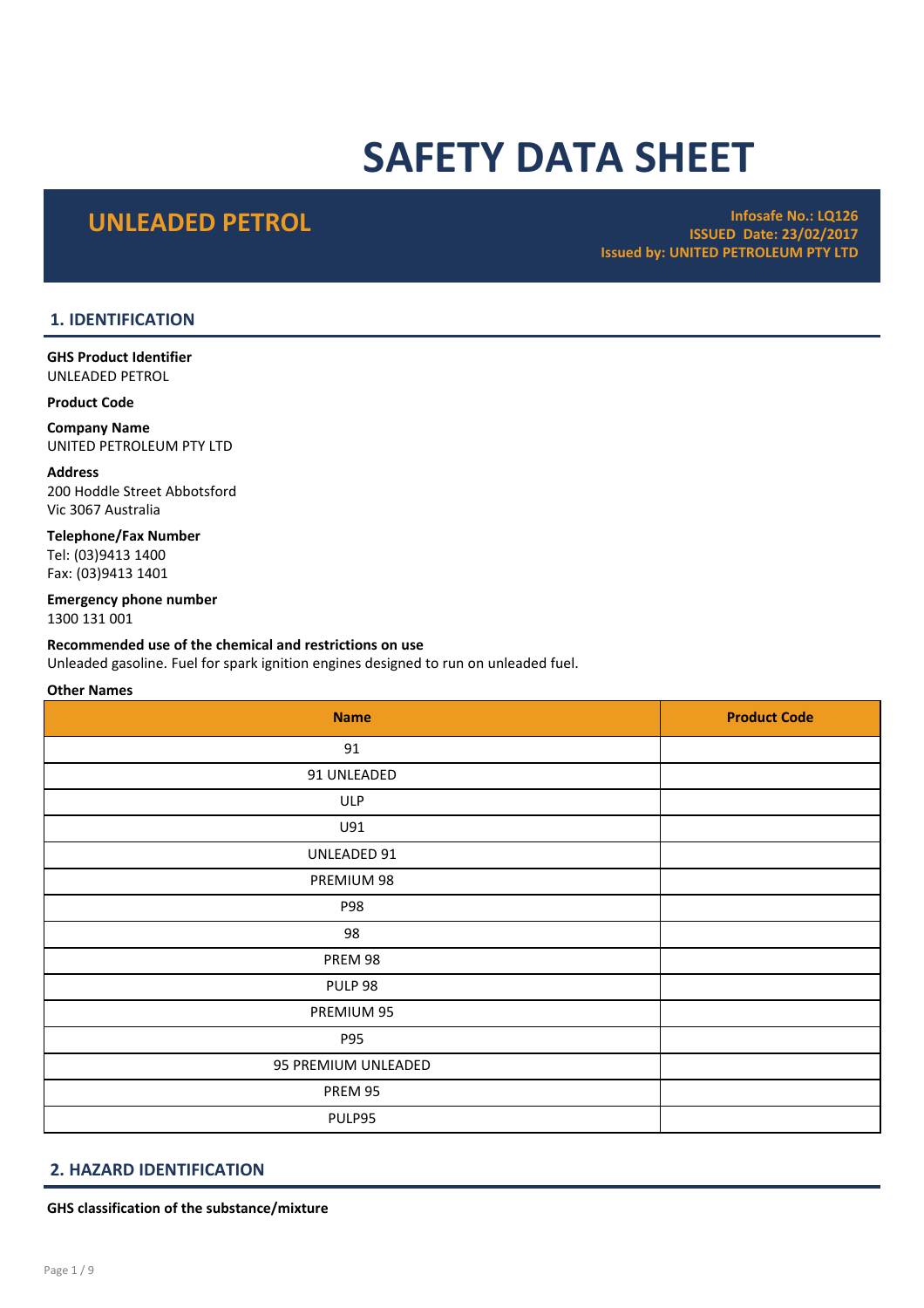Classified as Hazardous according to the Globally Harmonised System of Classification and labelling of Chemicals (GHS) including Work, Health and Safety regulations, Australia

Classified as Dangerous Goods according to the Australian Code for the Transport of Dangerous Goods by Road and Rail. (7th edition)

Aspiration Hazard: Category 1 Carcinogenicity category 1B Flammable Liquids: Category 1 Germ cell mutagenicity category 1B Hazardous to the Aquatic Environment - Long-Term Hazard: Category 2 Skin Corrosion/Irritation: Category 2 STOT Single Exposure: Category 3 (narcotic) Toxic to Reproduction: Category 2

Signal Word (s) DANGER

# Hazard Statement (s)

H224 Extremely flammable liquid and vapour. H304 May be fatal if swallowed and enters airways. H315 Causes skin irritation. H336 May cause drowsiness or dizziness. H340 May cause genetic defects. H350 May cause cancer. H361 Suspected of damaging fertility or the unborn child. H411 Toxic to aquatic life with long lasting effects.

### Pictogram (s)

Flame,Exclamation mark,Health hazard,Environment



# Precautionary statement – Prevention

- P201 Obtain special instructions before use.
- P202 Do not handle until all safety precautions have been read and understood.
- P210 Keep away from heat/sparks/open flames/hot surfaces. No smoking.
- P233 Keep container tightly closed.
- P240 Ground/bond container and receiving equipment.
- P241 Use explosion-proof electrical/ventilating/lighting/equipment.
- P242 Use only non-sparking tools.
- P243 Take precautionary measures against static discharge.
- P261 Avoid breathing dust/fume/gas/mist/vapours/spray.
- P264 Wash contaminated skin thoroughly after handling.
- P271 Use only outdoors or in a well-ventilated area.
- P273 Avoid release to the environment.

P280 Wear protective gloves/protective clothing/eye protection/face protection.

#### Precautionary statement – Response

P301+P310 IF SWALLOWED: Immediately call a POISON CENTER or doctor/physician.

P303+P361+P353 IF ON SKIN (or hair): Remove/Take off immediately all contaminated clothing. Rinse skin with water/shower. P304+P340 IF INHALED: Remove victim to fresh air and keep at rest in a position comfortable for breathing.

P308+P313 IF exposed or concerned: Get medical advice/attention.

P312 Call a POISON CENTER or doctor/physician if you feel unwell.

P331 Do NOT induce vomiting.

P332+P313 If skin irritation occurs: Get medical advice/attention.

P362 Take off contaminated clothing and wash before reuse.

P370+P378 In case of fire: Use Carbon dioxide, dry chemical or foam for extinction.

P391 Collect spillage.

#### Precautionary statement – Storage

P403+P233 Store in a well-ventilated place. Keep container tightly closed.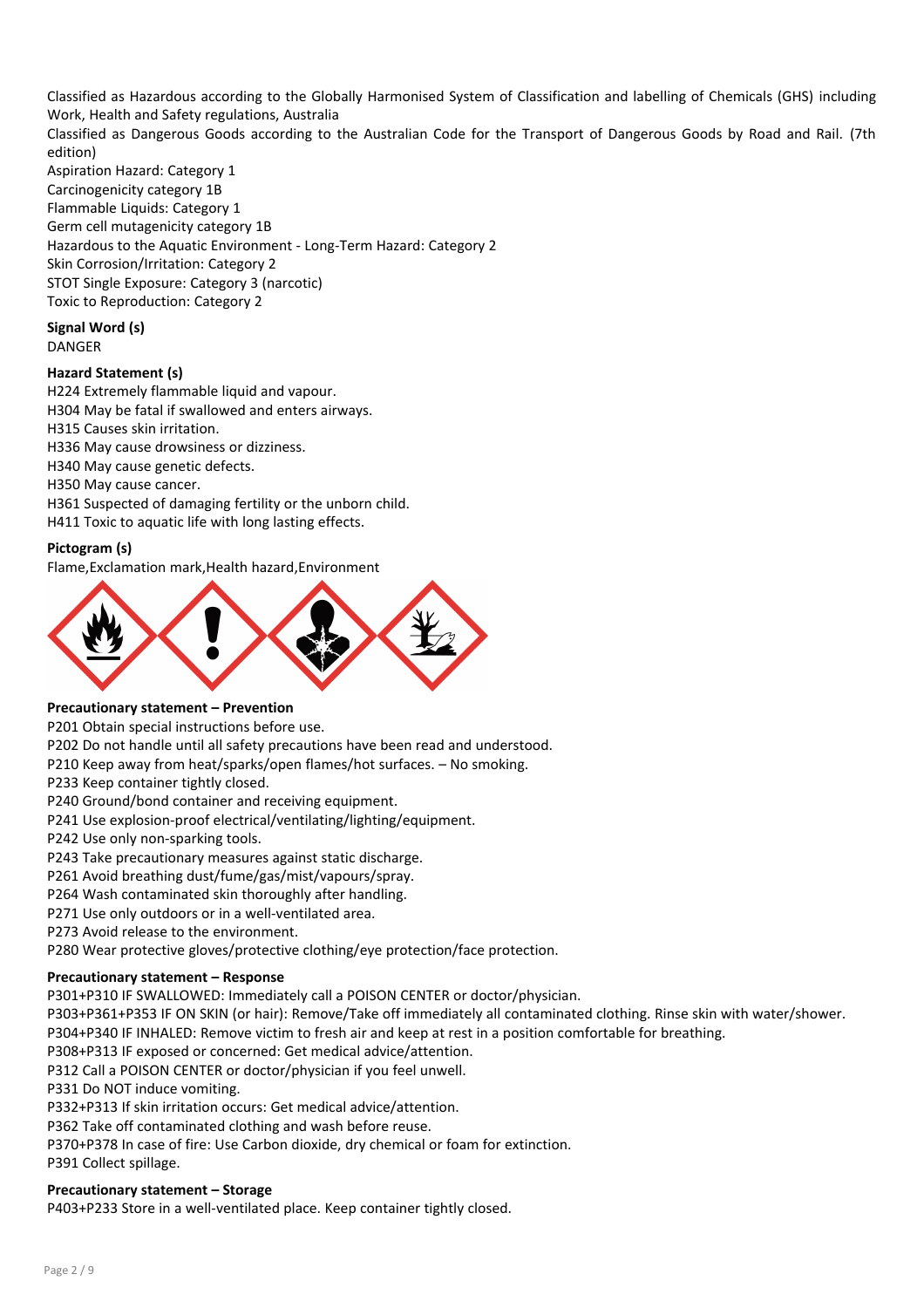P403+P235 Store in a well-ventilated place. Keep cool. P405 Store locked up.

#### Precautionary statement – Disposal

P501 Dispose of contents/container to an approved waste disposal plant.

# 3. COMPOSITION/INFORMATION ON INGREDIENTS

#### Ingredients

| <b>Name</b> | <b>CAS</b> | <b>Proportion</b> |
|-------------|------------|-------------------|
| Gasoline    | 86290-81-5 | 99-100 %          |

### 4. FIRST-AID MEASURES

#### Inhalation

If inhaled, remove affected person from contaminated area. Apply artificial respiration if not breathing. Seek medical attention.

#### Ingestion

Do NOT induce vomiting. Wash out mouth and lips with water. Where vomiting occurs naturally have affected person place head below hip level in order to reduce risk of aspiration. Seek immediate medical attention.

#### Skin

Remove all contaminated clothing immediately. Wash affected area thoroughly with soap and water. Wash contaminated clothing before reuse or discard. Seek medical attention.

#### Eye contact

If in eyes, hold eyelids apart and flush the eyes continuously with running water. Remove contact lenses. Continue flushing for several minutes until all contaminants are washed out completely. If symptoms develop and/or persist seek medical attention.

#### First Aid Facilities

Eyewash, safety shower and normal washroom facilities.

#### Advice to Doctor

Treat symptomatically. In cases of ingestion, consider gastric lavage. Gastric lavage must only be undertaken after cuffed endotracheal intubation in view of the risk of aspiration. Administration of carbon for medicinal use (carbomedicinalis) may reduce absorption from the digestive tract. In cases of chemical pneumonitis, antibiotic and corticosteroid therapy should be considered, but only under expert guidance and with special care facilities. High pressure injection injuries require prompt surgical intervention and possibly steroid therapy, to minimise tissue damage and loss of function.

#### Other Information

For advice in an emergency, contact a Poisons Information Centre (Phone Australia 131 126) or a doctor at once.

# 5. FIRE-FIGHTING MEASURES

#### Suitable Extinguishing Media

Foam, water fog and dry chemical powder. Carbon dioxide, sand or earth may be used for small fires only.

#### Unsuitable Extinguishing Media

Do not use water in a jet.

#### Hazards from Combustion Products

Under fire conditions this product may emit toxic and/or irritating fumes, smoke and gases including carbon monoxide, carbon dioxide and oxides of nitrogen.

#### Specific Hazards Arising From The Chemical

Extremely flammable liquid and vapour. Keep containers and fire-exposed surfaces cool with water spray. Shut off any leak if safe to do so and remove sources of re-ignition. Vapour/air mixtures may ignite explosively. Flashback along the vapour trail may occur. Runoff to sewer may create fire or explosion hazard.

# Hazchem Code

3YE

# Decomposition Temperature

Not available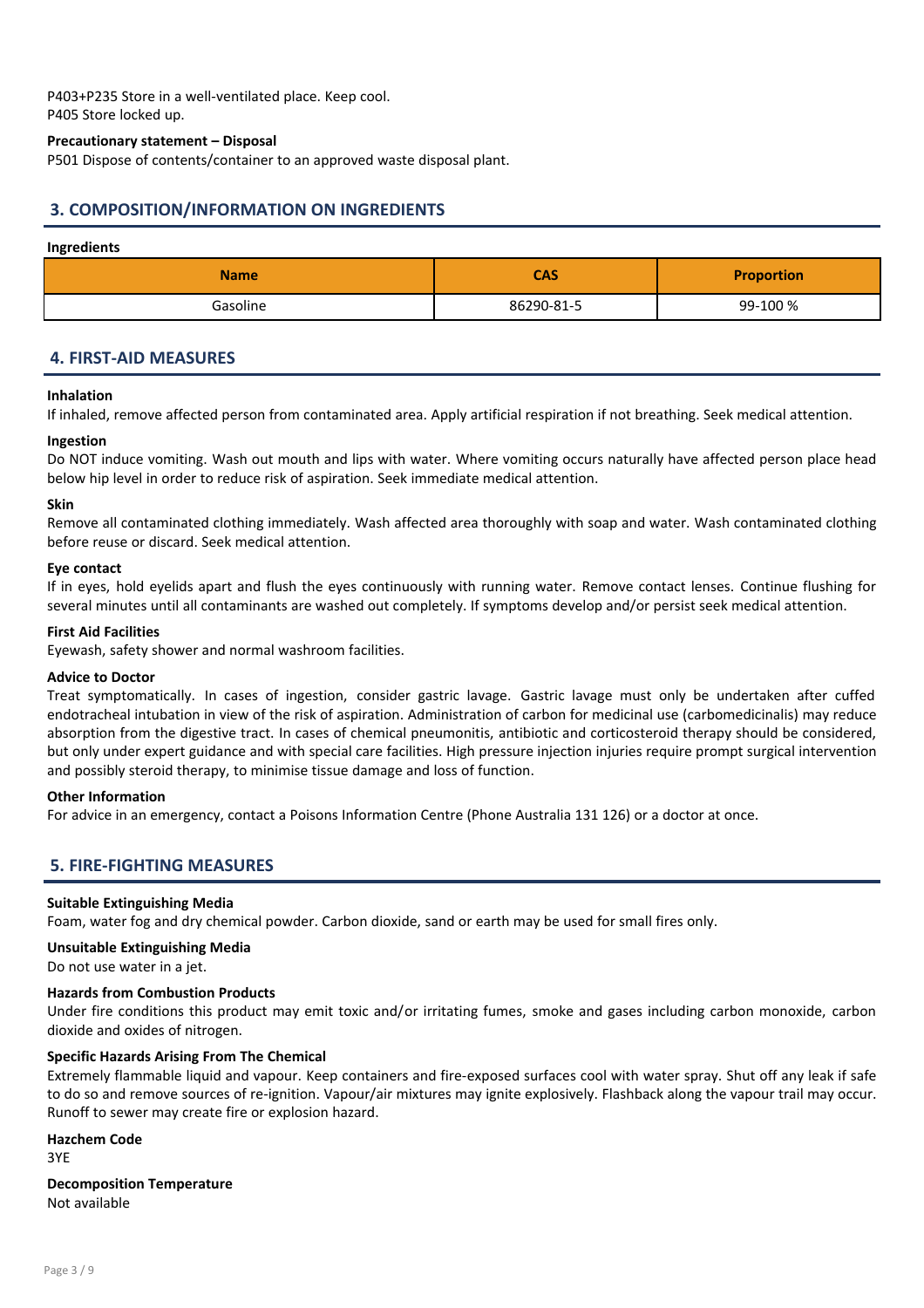#### Precautions in connection with Fire

Fire fighters should wear full protective clothing and self-contained breathing apparatus (SCBA) operated in positive pressure mode. In case of fire the product may be violently or explosively reactive. Use water spray to disperse vapours. This product should be prevented from entering drains and watercourses.

# 6. ACCIDENTAL RELEASE MEASURES

#### Emergency Procedures

Wear appropriate personal protective equipment and clothing to prevent exposure. Extinguish or remove all sources of ignition and stop leak if safe to do so. Increase ventilation. Evacuate all unprotected personnel. If possible contain the spill. Place inert absorbent, non-combustible material onto spillage. Use clean non-sparking tools to collect the material and place into suitable labelled containers for subsequent recycling or disposal. Dispose of waste according to the applicable local and national regulations. If contamination of sewers or waterways occurs inform the local water and waste management authorities in accordance with local regulations.

# 7. HANDLING AND STORAGE

#### Precautions for Safe Handling

Wear appropriate personal protective equipment and clothing to prevent exposure. Handle and use the material in a wellventilated area, away from sparks, flames and other ignition sources. Have emergency equipment (for fires, spills, leaks, etc.) readily available. Work from suitable, labelled, fire-resistant containers. Open containers carefully as they may be under pressure. Keep containers tightly closed. Flameproof equipment is necessary in areas where the product is being used. Take precautionary measures against static discharges. Earth or bond all equipment. Do not empty into drains. Ensure a high level of personal hygiene is maintained when using this product, that is, always wash hands before eating, drinking, smoking or using the toilet facilities. Open containers cautiously as contents may be under pressure. Use only in a well ventilated area. DO NOT store or use in confined spaces. Bond all equipment during pumping. Avoid splash filling. Wait 2 minutes after tank filling (for tanks such as those on road tanker vehicles) before opening hatches or manholes. Wait 30 minutes after tank filling (for large storage tanks) before opening hatches or manholes. Never siphon via mouth. Any cleaning, inspection and maintenance of storage tanks is a specialist operation that requires the implementation of strict procedures and precautions.

Avoid exposure. Do not handle until all safety precautions have been read and understood.

It is recommended that pregnant or breastfeeding women should not handle this product unless adequate exposure protection can be assured at all times. Female personnel planning pregnancy should be made aware of the potential risks.

#### Conditions for safe storage, including any incompatibilities

Store in a cool, dry, well-ventilated area away from sources of ignition, oxidising agents, strong acids, foodstuffs, and clothing. Keep containers closed when not in use, securely sealed and protected against physical damage. Inspect regularly for deficiencies such as damage or leaks. Have appropriate fire extinguishers available in and near the storage area. Take precautions against static electricity discharges. Use proper grounding procedures. Ensure that storage conditions comply with applicable local and national regulations. Do not stack more than 3 pallets high.

For information on the design of the storeroom, reference should be made to Australian Standard AS1940 - The storage and handling of flammable and combustible liquids.

#### Storage Temperatures

Ambient

#### Recommended Materials

For containers or container linings, use mild steel or stainless steel. Examples of suitable materials are: high density polyethylene (HDPE), polypropylene (PP), and Viton (FKM), which have been specifically tested for compatibility with this product. For container linings, use amine-adduct cured epoxy paint. For seals and gaskets use: graphite, PTFE, Viton A, Viton B.

#### Unsuitable Materials

Synthetic materials such as plastics and fibreglass may be unsuitable for containers or container linings depending on the material specification and intended use. Examples of materials to avoid are: natural rubber (NR), nitrile rubber (NBR), ethylene propylene rubber (EPDM), polymethyl methacrylate (PMMA), polystyrene, polyvinyl chloride (PVC), polyisobutylene. However, some may be suitable for glove materials.

#### Other Information

This material is a static accumulator.

# 8. EXPOSURE CONTROLS/PERSONAL PROTECTION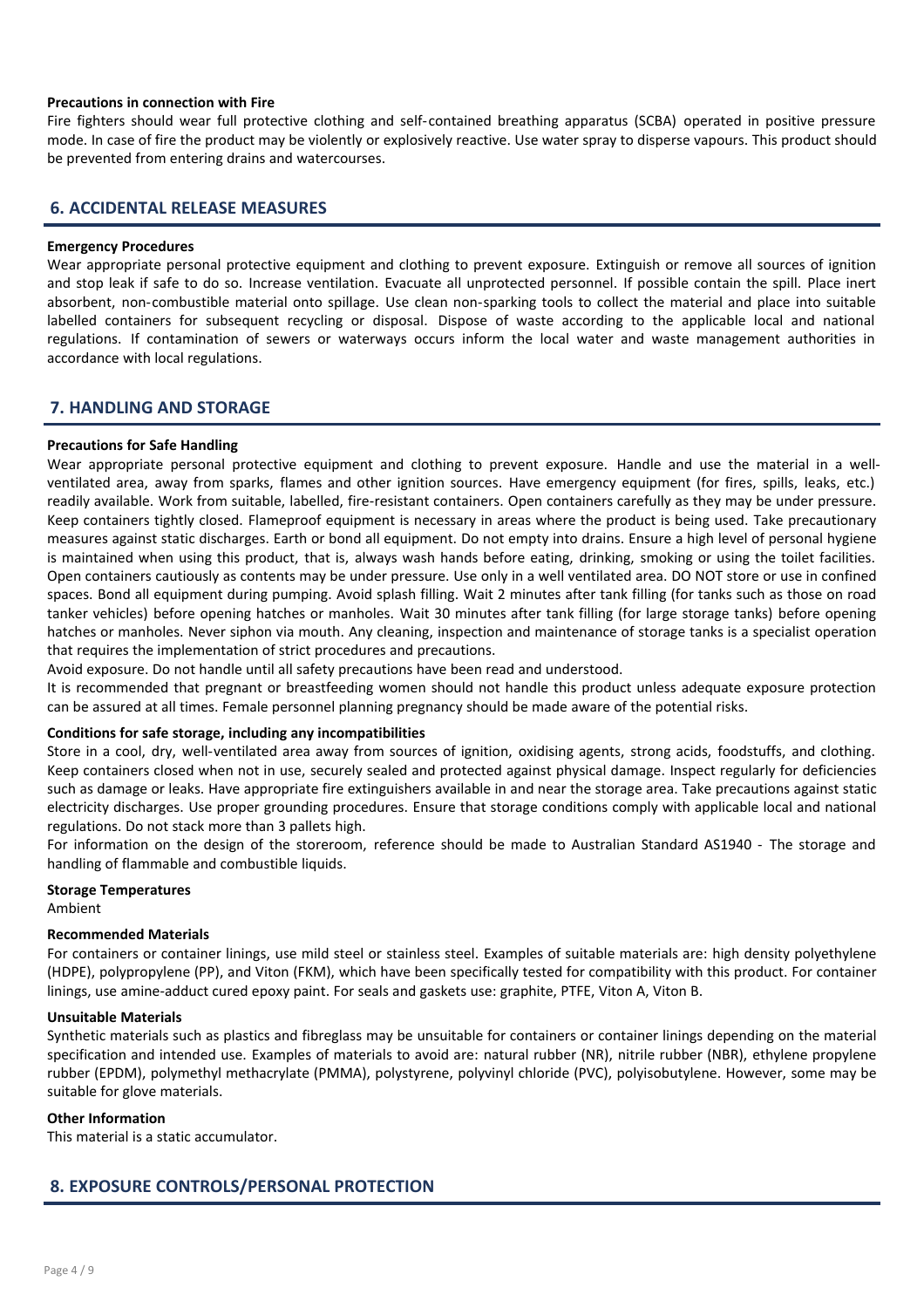#### Occupational exposure limit values

Petrol (gasoline) TWA: 900 mg/m³

TWA (Time Weighted Average): The average airborne concentration of a particular substance when calculated over a normal eighthour working day, for a five-day week.

### Biological Limit Values

No biological limits allocated.

#### Appropriate Engineering Controls

This substance is hazardous and should be used with a local exhaust ventilation system, drawing vapours away from workers' breathing zone. A flame-proof exhaust ventilation system is required. If the engineering controls are not sufficient to maintain concentrations of vapours/mists below the exposure standards, suitable respiratory protection must be worn. Refer to relevant regulations for further information concerning ventilation requirements.

Refer to AS 1940 - The storage and handling of flammable and combustible liquids and AS/NZS 60079.10.1:2009 Explosive atmospheres - Classification of areas - Explosive gas atmospheres, for further information concerning ventilation requirements.

#### Respiratory Protection

If engineering controls are not effective in controlling airborne exposure then an approved respirator with a replaceable vapor/ mist filter should be used. Refer to relevant regulations for further information concerning respiratory protective requirements. Reference should be made to Australian Standards AS/NZS 1715, Selection, Use and Maintenance of Respiratory Protective Devices; and AS/NZS 1716, Respiratory Protective Devices, in order to make any necessary changes for individual circumstances.

#### Eye Protection

Safety glasses with side shields, chemical goggles or full-face shield as appropriate should be used. Final choice of appropriate eye/ face protection will vary according to individual circumstances. Eye protection devices should conform to relevant regulations. Eye protection should conform with Australian/New Zealand Standard AS/NZS 1337 - Eye Protectors for Industrial Applications.

#### Hand Protection

Wear gloves of impervious material such as nitrile. Final choice of appropriate gloves will vary according to individual circumstances. i.e. methods of handling or according to risk assessments undertaken. Occupational protective gloves should conform to relevant regulations.

Reference should be made to AS/NZS 2161.1: Occupational protective gloves - Selection, use and maintenance.

#### Body Protection

Suitable protective workwear, e.g. cotton overalls buttoned at neck and wrist is recommended. Chemical resistant apron is recommended where large quantities are handled.

| <b>Properties</b>                | <b>Description</b>                                  | <b>Properties</b>                                 | <b>Description</b>                |
|----------------------------------|-----------------------------------------------------|---------------------------------------------------|-----------------------------------|
| Form                             | Liquid                                              | Appearance                                        | Clear - liquid of various colours |
| <b>Colour</b>                    | Various colours                                     | Odour                                             | Petroleum/solvent                 |
| <b>Decomposition Temperature</b> | Not available                                       | <b>Melting Point</b>                              | Not available                     |
| <b>Boiling Point</b>             | $25 - 210^{\circ}C$                                 | <b>Solubility in Water</b>                        | Negligible                        |
| <b>Specific Gravity</b>          | $0.72 - 0.78$ (15°C)                                | pH                                                | Not available                     |
| <b>Vapour Pressure</b>           | >26.6-80 kPa (20°C)                                 | <b>Vapour Density (Air=1)</b>                     | 3 at 101 kPa                      |
| <b>Evaporation Rate</b>          | Not Available                                       | <b>Odour Threshold</b>                            | Not Available                     |
| <b>Viscosity</b>                 | $<$ 1 cSt (1 mm <sup>2</sup> /s) at 40 $^{\circ}$ C | <b>Partition Coefficient: n-</b><br>octanol/water | Log Pow: >1                       |
| <b>Density</b>                   | $0.740$ g/cm <sup>3</sup> (15°C)                    | <b>Flash Point</b>                                | < -40 °C (ASTM D-56)              |
| Flammability                     | <b>Extremely Flammable</b>                          | <b>Auto-Ignition Temperature</b>                  | $250^{\circ}$ C                   |
| <b>Flammable Limits - Lower</b>  | $1.4\%$ v/v                                         | <b>Flammable Limits - Upper</b>                   | 7.6% $v/v$                        |

# 9. PHYSICAL AND CHEMICAL PROPERTIES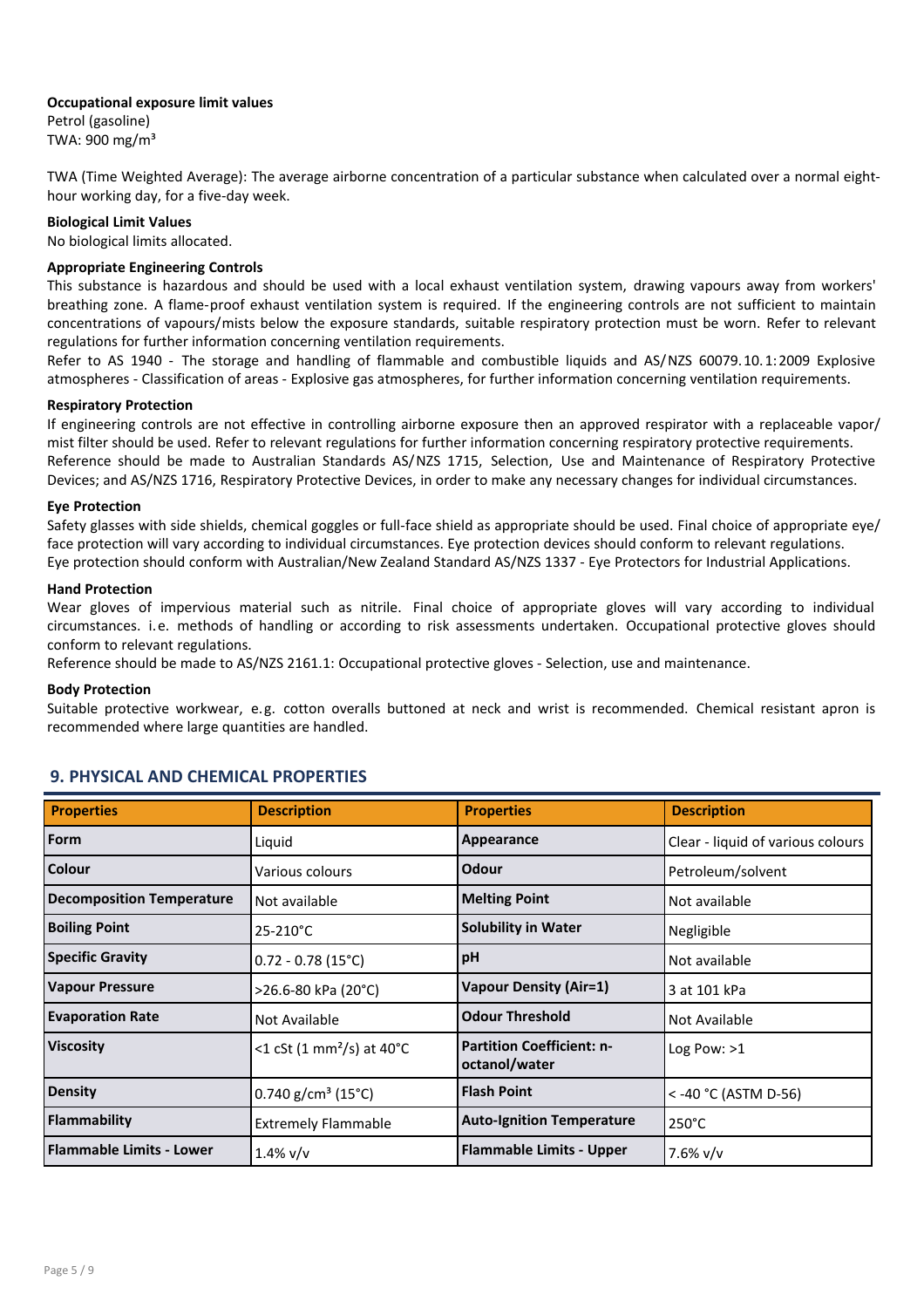# 10. STABILITY AND REACTIVITY

#### Chemical Stability

Stable under normal conditions of storage and handling.

#### Reactivity and Stability Reacts with incompatible materials

Conditions to Avoid

Heat, open flames and other sources of ignition.

#### Incompatible materials

Halogens, strong acids, strong oxidising agents, alkalies, chlorates and ammonium nitrate.

#### Hazardous Decomposition Products

Thermal decomposition may result in the release of toxic and/or irritating fumes and gases including carbon monoxide, carbon dioxide.

Possibility of hazardous reactions Not available

# Hazardous Polymerization

Will not occur.

### 11. TOXICOLOGICAL INFORMATION

#### Toxicology Information

Toxicity data for material given below.

Acute Toxicity - Oral LD50 (Oral, Rat): > 2000 mg/kg

Acute Toxicity - Inhalation LC50 (Inhalation, Rat): expected to be  $>$  5 mg/m<sup>3</sup>

#### Acute Toxicity - Dermal

LD50 (Dermal, Rat): > 2000 mg/kg

#### Ingestion

May be fatal if swallowed and enters airways. Small amounts of liquid aspirated into the respiratory system during ingestion or from vomiting may cause severe pulmonary injury that may lead to death. May cause irritation to the mouth, throat, esophagus and stomach with symptoms of nausea, abdominal discomfort, vomiting and diarrhoea.

#### Inhalation

May cause irritation to the mucous membrane and upper airways, especially where vapours or mists are generated. Symptoms include sneezing, coughing, wheezing, shortness of breath, headache, dizziness, drowsiness, nausea and vomiting.

#### Skin

Causes skin irritation. Skin contact will cause redness, itching and swelling. Repeated exposure may cause skin dryness and cracking and may lead to dermatitis.

#### Eye

May be irritating to eyes. The symptoms may include redness, itching and tearing.

#### Respiratory sensitisation

Not expected to be a respiratory sensitiser.

#### Skin Sensitisation

Not expected to be a skin sensitiser.

#### Germ cell mutagenicity

May cause genetic defects. Classified as Known or presumed to induce heritable mutations.

#### Carcinogenicity

May cause cancer. Classified as a Known or presumed human carcinogen.

# Reproductive Toxicity

Suspected of damaging fertility or the unborn child. Classified as a suspected human reproductive or developmental toxicant.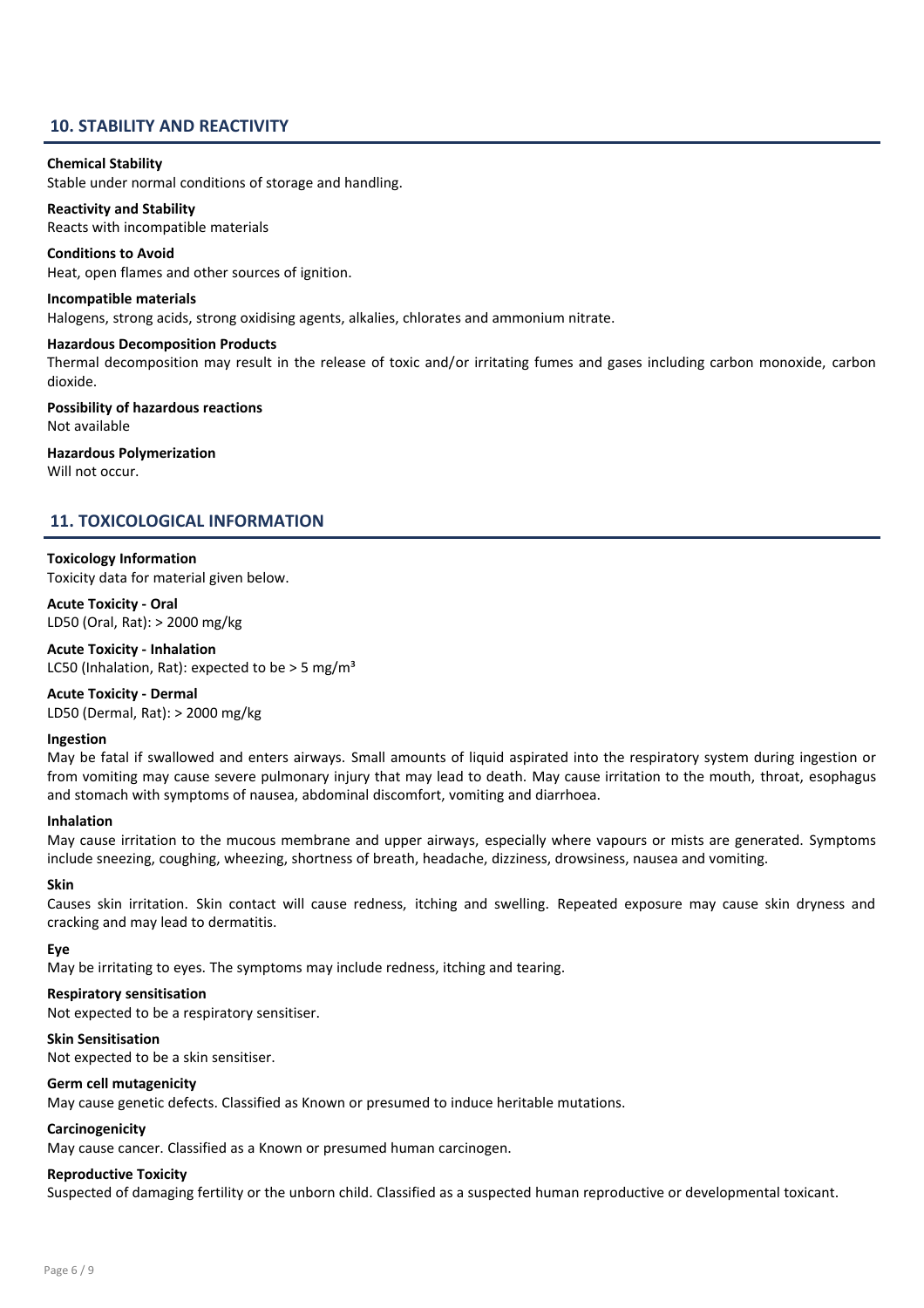# STOT-single exposure

May cause drowsiness or dizziness.

#### STOT-repeated exposure

Not expected to cause toxicity to a specific target organ.

#### Aspiration Hazard

May be fatal if swallowed and enters airways.

# 12. ECOLOGICAL INFORMATION

#### **Ecotoxicity**

Toxic to aquatic life with long lasting effects.

#### Persistence and degradability

Major components are inherently biodegradable. Persists under anaerobic conditions. The volatile components oxidise rapidly by photochemical reactions in air.

#### **Mobility**

Floats on water. Contains volatile components. Evaporates within a day from water or soil surfaces. Large volumes may penetrate soil and could contaminate groundwater.

#### Bioaccumulative Potential

Contains components with the potential to bioaccumulate.

Other Adverse Effects

Not available

#### Environmental Protection

Do not discharge this material into waterways, drains and sewers.

# 13. DISPOSAL CONSIDERATIONS

#### Disposal considerations

Dispose of waste according to applicable local and national regulations. Labels should not be removed from containers until they have been cleaned. Advise flammable nature. Empty containers may contain flammable residues. Do not cut, puncture or weld on or near containers. Contaminated containers must not be treated as household waste. Containers should be cleaned by appropriate methods and then re-used or disposed of by landfill or incineration as appropriate. Do not incinerate closed containers. Wastes including emptied containers are controlled wastes and should be disposed of in accordance with all applicable local and national regulations. Do not allow into drains or watercourses or dispose of where ground or surface waters may be affected.

# 14. TRANSPORT INFORMATION

#### Transport Information

Road and Rail Transport (ADG Code):

This material is a Class 3 - Flammable Liquid according to The Australian Code for the Transport of Dangerous Goods by Road and Rail. (7th edition)

Class 3 - Flammable Liquids are incompatible in a placard load with any of the following:

- Class 1, Explosives

- Division 2.1, Flammable Gases, (Division 2.1 and Class 3 are incompatible in transport if both are in tanks or other receptacles with a capacity individually exceeding 500 L.)

- Division 2.3, Toxic Gases
- Division 4.2 Spontaneously Combustible Substances
- Division 5.1 Oxidising Agents and Division 5.2, Organic Peroxides
- Class 6 Toxic or Infectious Substances (where the flammable liquid is nitromethane)
- Class 7: Radioactive materials unless specifically exempted

#### Marine Transport (IMO/IMDG):

Classified as Dangerous Goods by the criteria of the International Maritime Dangerous Goods Code (IMDG Code) for transport by sea.

Class/Division: 3 UN No: 1203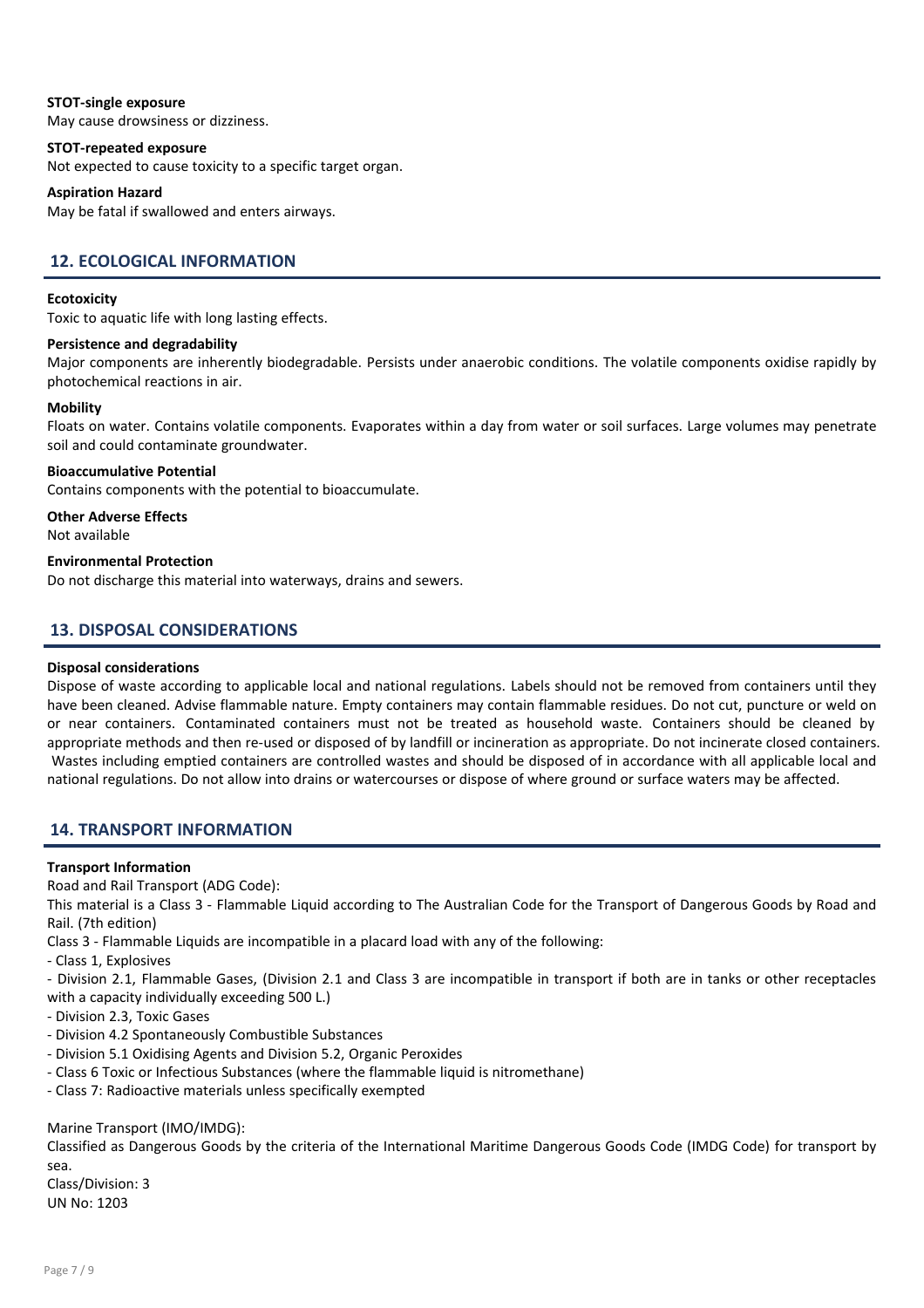Proper Shipping Name: MOTOR SPIRIT (MARINE POLLUTANT) Packing Group: II EMS : F-E, S-E Special Provisions: 243

Air Transport (ICAO/IATA): Classified as Dangerous Goods by the criteria of the International Air Transport Association (IATA) Dangerous Goods Regulations for transport by air. Class/Division: 3 UN No: 1203 Proper Shipping Name: MOTOR SPIRIT Packing Group: II Packaging Instructions (passenger & cargo): 353 Packaging Instructions (cargo only): 364 Hazard Label: Flammable Liquid Special Provisions: A100 U.N. Number 1203 UN proper shipping name PETROL Transport hazard class(es) 3 Packing Group II Hazchem Code 3YE Special Precautions for User Not available IERG Number 14

IMDG Marine pollutant Yes Transport in Bulk

Not available

# 15. REGULATORY INFORMATION

#### Regulatory information

Classified as Hazardous according to the Globally Harmonised System of classification and labelling of chemicals (GHS) including Work, Health and Safety regulations, Australia

Classified as a Scheduled Poison according to the Standard for the Uniform Scheduling of Medicines and Poisons (SUSMP)

Poisons Schedule S5

Australia (AICS) Listed

# 16. OTHER INFORMATION

#### Date of preparation or last revision of SDS

SDS reviewed: February 2017, Supersedes: May 2012

#### References

Preparation of Safety Data Sheets for Hazardous Chemicals Code of Practice. Standard for the Uniform Scheduling of Medicines and Poisons. Australian Code for the Transport of Dangerous Goods by Road & Rail.